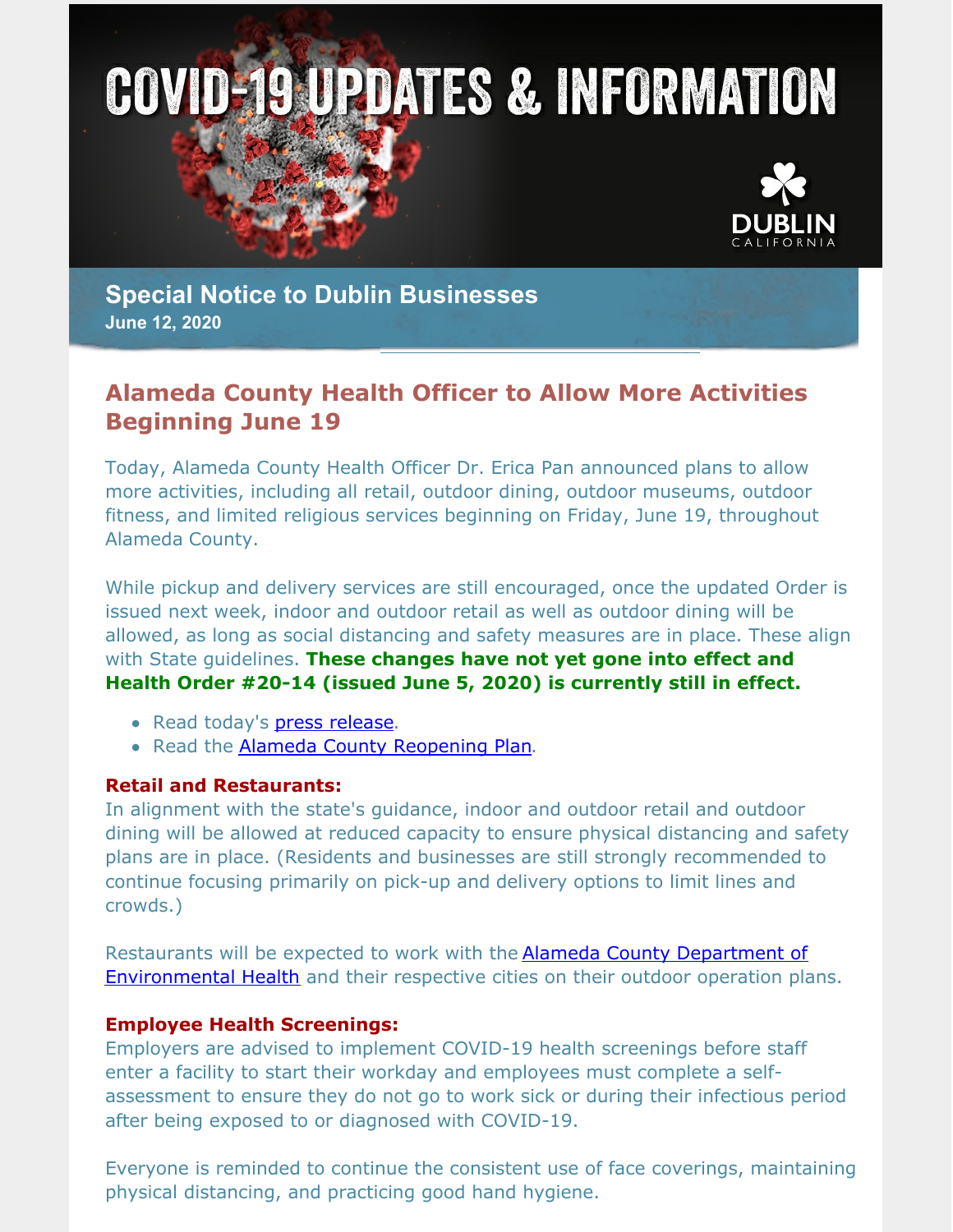The virus that causes COVID-19 is highly infectious and it is critical that we take precautions to protect people who are at high risk for health complications or working in settings that expose them to more people. Employers have an important role in slowing the spread of COVID-19 and Employers are advised to support their employees in staying home if sick.

- Read the ACPHD COVID-19 Guidance for Businesses and [Organizations](http://www.acphd.org/media/585461/acphd-covid-19-screening-guidance-for-employers-english.pdf).
- Read the ACPHD Guidance for COVID-19 [Self-Assessment](http://www.acphd.org/media/585458/acphd-covid-19-self-assessment-guidance-for-personnel-english.pdf) for Personnel.

#### **Required Site-Specific Protection Plan:**

All businesses allowed to operate under the Health Officer Orders must complete the **[Site-Specific](http://www.acphd.org/media/584337/health-officer-order-20-14-appendix-a-protection-plan-guidance-and-template-english.pdf) Protection Plan** template and implement risk assessment and individual control measures, physical distancing, disinfecting and cleaning protocols, and employee training to prevent the spread of COVID-19.

**Additional local guidance to supplement the state's guidance will be available early next week** on the Alameda County Public Health Department (ACPHD) [website](http://www.acphd.org/2019-ncov/covid-recovery.aspx).

### **We are Here for You**

The City of Dublin appreciates our business community and remains committed to being your source for reliable and accessible information and resources.

In addition to the COVID-19 **Business Impacts [webpage](https://www.dublin.ca.gov/2177/COVID-19-Business-Impacts)**, we have compiled a COVID-19 Business [Resource](https://www.dublin.ca.gov/DocumentCenter/View/22168) Guide (PDF updated 5/15/2020). Be sure to also visit the City's [COVID-19](https://www.dublin.ca.gov/coronavirus) webpage with up-to-date information and resources about the pandemic.

The Economic Development Division team is available via **[email](mailto:economic.development@dublin.ca.gov)** or by calling 925-833-6650. Language assistance is available over the phone by request.

**The Dublin Business News Update is a bi-monthly publication highlighting the latest news and events affecting the business community. For more information or assistance, please contact Economic Development via email, [economic.development@dublin.ca.gov](mailto:economic.development@dublin.ca.gov), or phone: (925) 833-6650.**

**General Information** (925) 833-6650

**City Manager** (925) 833-6650

**Community Development** (925) 833-6620

**Economic Development** (925) 833-6650

**Environmental Services** (925) 833-6630

**Administrative Services** (925) 833-6640

**Fire Prevention** (925) 833-6606

**Human Resources** (925) 833-6605

**Parks and Community Services** (925) 556-4500

Police (non-emergency) (925) 833-6670

**Public Works** (925) 833-6630

## **City of Dublin**

100 Civic Plaza, Dublin, CA 94568 | (925) 833-6650 | [www.dublin.ca.gov](http://www.dublin.ca.gov)